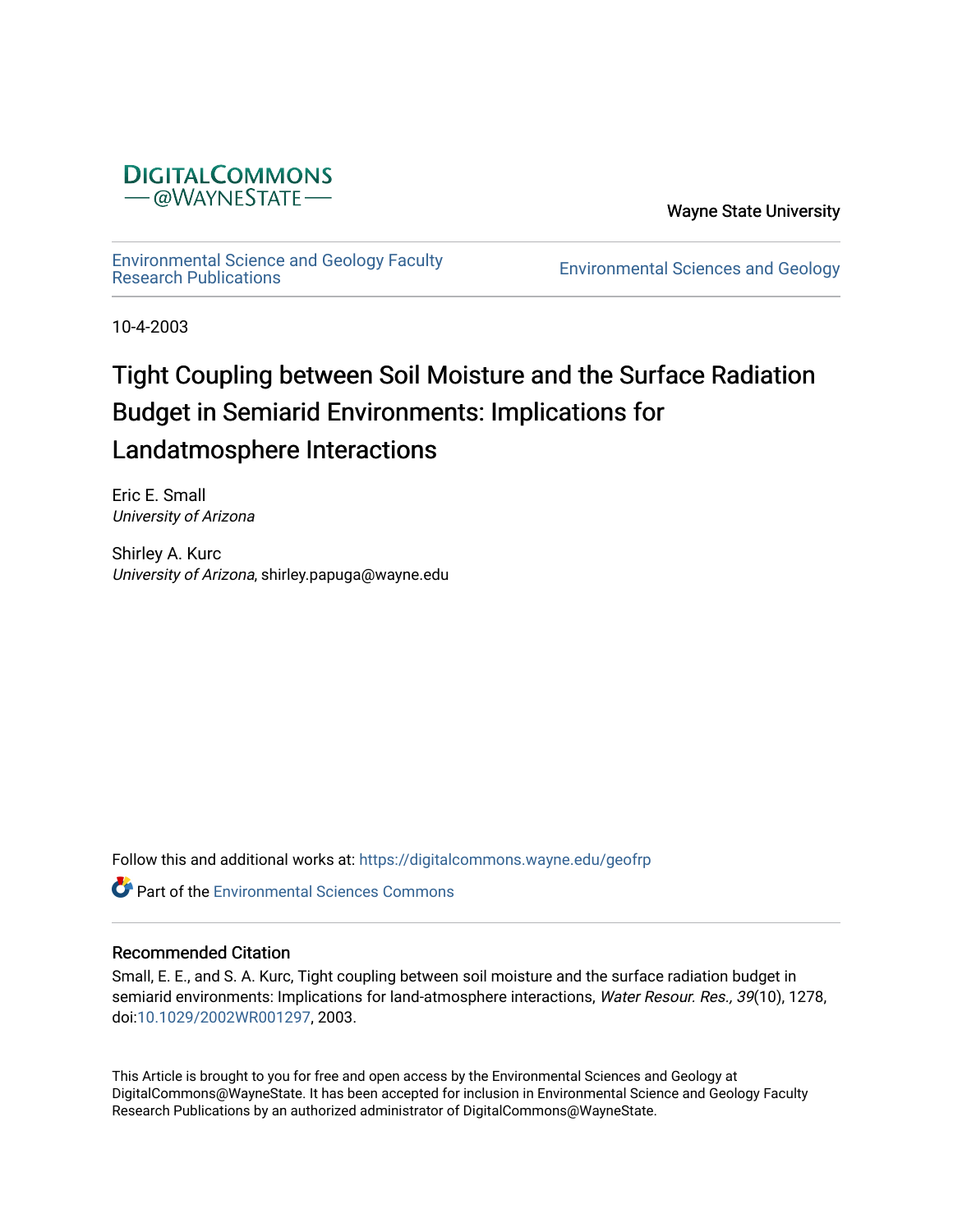# Tight coupling between soil moisture and the surface radiation budget in semiarid environments: Implications for land-atmosphere interactions

# Eric E. Small and Shirley A. Kurc

Department of Geological Sciences, University of Colorado, Boulder, Colorado, USA

Received 11 March 2002; revised 2 May 2003; accepted 20 June 2003; published 4 October 2003.

[1] Observations are used to examine how soil moisture influences the surface radiation budget, ground heat flux, and available energy in semiarid environments. Defining this relationship is critical to understand interactions between the land surface and the atmosphere, in particular assessing if a feedback exists between soil moisture and rainfall anomalies. We use two summers of data collected from semiarid grassland and shrubland ecosystems in central New Mexico. The response of surface radiation budget components and other variables to soil moisture variations are quantified via linear regression. Then, the variations are scaled over the observed range of soil moisture (15% volumetric water content). The soil temperature is lower by  $>10^{\circ}$ C when the surface soil is wet, compared to when the soil is dry. This temperature decrease results in a measured decrease of  $85-100 \text{ W m}^{-2}$  in longwave radiation emitted at the surface. The increase in net longwave radiation is equal in magnitude because downward longwave radiation does not vary with soil moisture. The observed changes in net shortwave radiation are relatively minor (<10 W  $m^{-2}$ ), as the surface albedo decreases by only 1.5% when soil is wet. Net radiation increases by an amount roughly equal to the decrease in emitted longwave radiation ( $\sim 85-100 \text{ W m}^{-2}$ ). Changes in ground heat flux are not detectable, given the noise in the data. Therefore the available energy,  $Q_a$ , is higher by 80 W m<sup>-2</sup> when the soil is wet. This change is 22% of average  $Q_a$  at the shrubland site and 19% at the grassland site. The observed soil moisture-induced  $Q_a$  variations are large compared to other sources of  $Q_a$  variability, so they should influence boundary layer moist static energy. However, the intervals during which soil moisture is high and therefore  $R_n$  and  $Q_a$  are enhanced are short, on the order of several days. Therefore feedbacks to rainfall may be limited. Compared to other environments, the influence of soil moisture on  $\mathbb{R}_n$  and  $\mathcal{Q}_a$  is likely greater in semiarid environments because soil moisture-induced fluctuations in evaporative fraction and surface temperature are relatively large. *INDEX TERMS*: 1818 Hydrology: Evapotranspiration; 1833 Hydrology: Hydroclimatology; 1866 Hydrology: Soil moisture; 3322 Meteorology and Atmospheric Dynamics: Land/ atmosphere interactions; KEYWORDS: soil moisture, ground heat flux, soil temperature, net radiation, evapotranspiration, land-atmosphere interactions

Citation: Small, E. E., and S. A. Kurc, Tight coupling between soil moisture and the surface radiation budget in semiarid environments: Implications for land-atmosphere interactions, Water Resour. Res., 39(10), 1278, doi:10.1029/2002WR001297, 2003.

# 1. Introduction

[2] The state of the land surface affects the atmosphere above it via the surface-atmosphere fluxes of water, energy, and momentum [Shukla and Mintz, 1982; Shuttleworth, 1991; Betts, 2000]. Soil moisture strongly controls the nature of these fluxes, such as the partitioning of available energy between latent and sensible heating [Entekhabi and Rodriquez-Iturbe, 1994]. The soil moisture reservoir evolves on timescales as long as seasons, so soil moisture may act as a source of long-term ''memory'' of past precipitation events [Entekhabi et al., 1992]. Because soil moisture both reflects past precipitation and influences the atmosphere, it has been

0043-1397/03/2002WR001297

hypothesized that a positive feedback may exist between soil moisture and rainfall: above (below) normal rainfall yields high (low) soil moisture, which in turn results in additional (limited) rainfall. If a positive soil moisture-rainfall feedback exists, then land surface memory due to soil moisture storage should amplify hydroclimatic variability, enhancing and prolonging both floods and droughts [Entekhabi et al., 1992]. Modeling experiments [e.g., Small, 2001] and analysis of observations [e.g., Findell and Eltahir, 1997] are consistent with the presence of a positive soil moisturerainfall feedback. However, the importance of these feedbacks in different environments and the processes that lead to them are difficult to constrain.

[3] One mechanism that could lead to a positive soil moisture-rainfall feedback is local precipitation recycling: Copyright 2003 by the American Geophysical Union. moisture-raintall teedback is local precipitation recycling:<br>
0043-1397/03/2002WR001297 high soil moisture enhances evapotranspiration (ET), which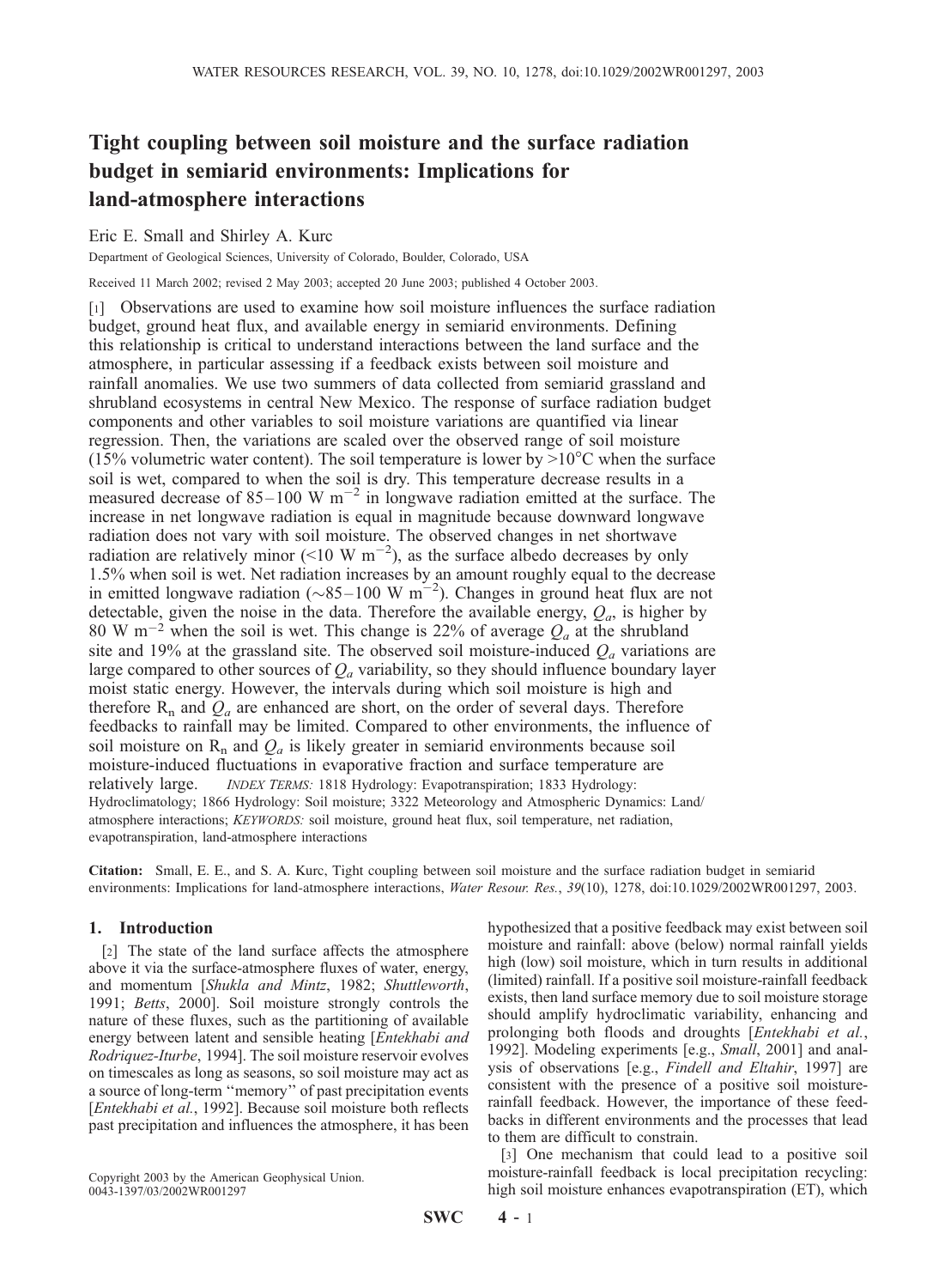increases atmospheric water vapor, clouds and precipitation in that region [Brubaker et al., 1993; Eltahir and Bras, 1996]. However, only a small fraction of the water evaporated from some area returns to the land surface as precipitation in that region [Trenberth, 1998]. In addition, the fraction of water that is locally recycled decreases as the spatial extent of the region examined decreases [Eltahir and Bras, 1996; Trenberth, 1998]. In contrast, soil moisture and surface flux anomalies should be most intense over relatively small areas. Therefore precipitation recycling is probably not a viable mechanism leading to feedbacks between soil moisture and rainfall.

[4] A more important pathway may result from the influence that soil moisture has on surface-atmosphere fluxes of water and energy and the state of the boundary layer (BL), and therefore the likelihood for convective precipitation [Betts and Ball, 1998; Eltahir, 1998; Trenberth, 1998]. The surface energy balance is summarized as

$$
R_n - G = \lambda E + H = Q_a \tag{1}
$$

where  $R_n$  is net radiation, G is ground heat flux,  $\lambda E$  is latent heat flux, and H sensible heat flux (W m<sup>-2</sup>). The available energy,  $Q_a$ , is the energy transferred from the land surface to the atmosphere via turbulent fluxes. It is equal to the net radiation absorbed by the surface minus the energy transferred into the ground. Evaporative fraction (EF) is the fraction of  $Q_a$  partitioned to latent heating (i.e.,  $\lambda E/Q_a$ ).

[5] *Betts and Ball* [1998] proposed a model explaining how soil moisture anomalies influence the BL and rainfall, based on data collected from the Konza Prairie during the First ISLSCP Field Experiment (FIFE) [Sellers et al., 1992]. They proposed the following mechanism linking soil moisture and rainfall: (1) wet soil yields a high evaporative fraction (EF); (2) a high EF leads to a shallow BL; (3) the moist static energy (MSE) transferred from the surface to the atmosphere is concentrated in the BL because it is shallow and because entrainment of low MSE air from above the BL is limited; and (4) higher BL MSE increases the likelihood of convective precipitation [e.g., Eltahir and Pal, 1996]. This model was developed with relatively large scales in mind, as BL development reflects surface conditions over scales of  $\sim$ 10–100 km [*Andre et al.*, 1990; Betts and Ball, 1998]. The Betts and Ball [1998] model is consistent with the results of Rabin et al. [1990], who found that clouds formed first over wet areas when the atmosphere is relatively moist. However, Rabin et al. [1990] also reported that clouds formed first over areas with dry ground when the atmosphere is relatively dry.

[6] Eltahir [1998], also using FIFE data, proposed a mechanism to explain the soil moisture-rainfall feedback that was similar to Betts and Ball [1998] except it also focused on net radiation  $(R_n)$ .

$$
R_n = SW_n - LW_n = SW_d(1 - \alpha) + LW_d - LW_u \tag{2}
$$

SW is shortwave radiation, LW is longwave radiation,  $\alpha$  is surface albedo, and subscripts  $n$ ,  $d$  and  $u$  refer to net, down and up. Eltahir [1998] hypothesized that high soil moisture increases the  $R_n$  absorbed at the land surface, thereby increasing  $Q_a$  and the moist static energy transported into the BL. The reverse would occur when the soil is dry. Eltahir [1998] proposed that the soil moisture-net radiation



Figure 1. Location (small rectangle) of the shrubland and grassland field sites in the Sevilleta National Wildlife Refuge, central New Mexico. The city of Albuquerque is designated by the open circle.

link was a key pathway in the soil moisture-rainfall feedback. Model simulations were consistent with this hypothesis [Zheng and Eltahir, 1998].  $R_n$  is expected to increase when the soil is wet for several reasons: (1) the surface albedo is lower when soil is wet, increasing the net shortwave radiation; (2) wet soil increases EF, lowering the surface temperature and thereby decreasing the longwave radiation emitted by the surface; and (3) wet soil increases ET and water vapor in the atmosphere, increases downward longwave radiation via an enhanced local greenhouse effect. The first two feedbacks do not depend on a modification of BL conditions. Therefore these feedbacks can exist at small scales ( $\leq$   $\sim$  1 km), and can be studied at the plot scale.

[7] The total turbulent energy flux transferred into the BL from below (i.e.,  $Q_a$ ) is a key link between the land surface and the atmosphere [e.g., Betts, 2000]. It is critical to assess how  $R_n$  and  $Q_a$  depend on soil moisture because this dependence could lead to a feedback between soil moisture and rainfall. The results from the FIFE experiment were not conclusive. *Eltahir* [1998] found that daily-averaged  $R_n$  and  $Q_a$  were higher when the soil was wet, by  $\sim$ 5% of the incident shortwave radiation. Using the same data, Betts and Ball [1998] reported that daytime G also increased when the soil was wet, offsetting any increases in  $R_n$ . Therefore the total energy transferred into the BL  $(Q_a)$  during the day did not depend on soil moisture.

[8] We focus on semiarid environments, where the connection between the land surface and the atmosphere is believed to be strong, and the surface radiation budget is expected to play an important role in the link [e.g., *Charney*, 1975; Zheng and Eltahir, 1998; Small, 2001]. We examine the relationship between soil moisture and the surface radiation budget, ground heat flux, and available energy in semiarid grassland and shrubland environments in central New Mexico (Figure 1), in order to test the various components of the soil moisture-net radiation feedback proposed by Eltahir [1998]. Figure 2 qualitatively shows that the soil moisture- $R_n$  relationship proposed by *Eltahir* [1998] does exist in these environments:  $R_n$  is higher when the soil is relatively wet. Our goals are (1) to identify the processes that link variations in soil moisture,  $R_n$ , and  $Q_a$ ; and (2) to provide quantitative estimates of the magnitude of the changes in energy balance resulting from soil moisture variations. The latter is critical to assess the importance of the proposed soil moisture-energy budget link, relative to other processes. In this paper, we do not assess how soil moisture influences evaporative fraction and BL conditions,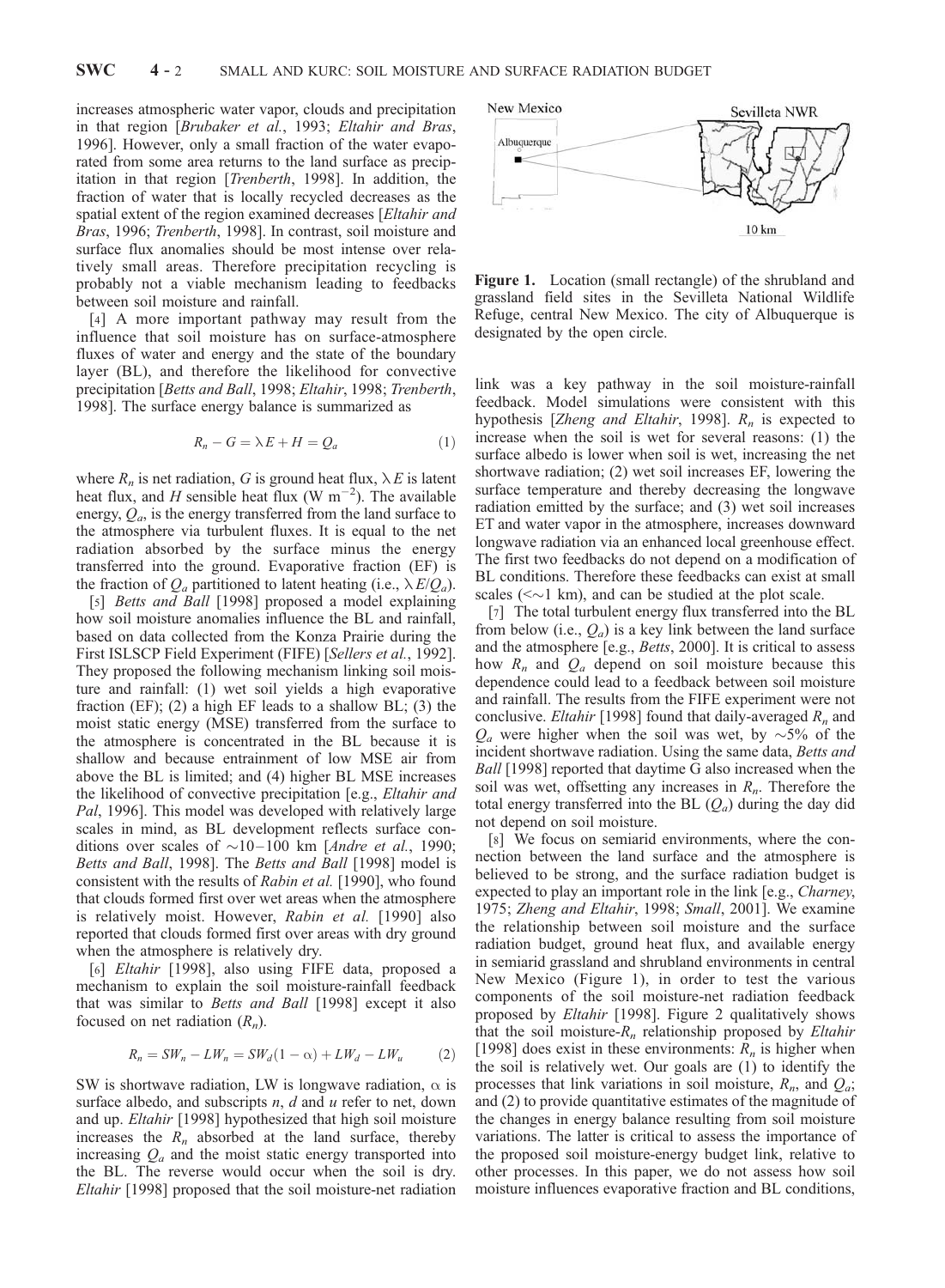

Figure 2. Time series from shrub site during 2001. (top) Rainfall (mm/day) and volumetric water content in the top 5 cm ( $\theta_{0-5}$ ) of the soil (left axis) and net radiation (right axis). Midday-averaged net radiation on all days is shown with pluses, and clear-sky net radiation days are shown by solid line. (bottom) Midday-averaged emitted longwave radiation  $(LW<sub>u</sub>)$  and surface temperature.

although we intend to examine these relationships in future work. We describe the field sites, data sets, and analyses in section 2. Our results are described in section 3, followed by a discussion of how the soil moisture- $R_n$  link described here may compare to that in other environments (section 4).

# 2. Study Area and Methods

# 2.1. Study Area

[9] We measured soil moisture and the components of the surface energy balance in grassland and shrubland ecosystems at the McKenzie Flats research area in the Sevilleta National Wildlife Refuge, central NM (Figure 1). The shrub and grass sites are only 2 km apart, as the grass-shrub ecotone is narrow at McKenzie Flats. The grassland site is dominated by Black Grama (Bouteloua eriopoda) grass and has  $\sim$  50% canopy cover. The shrubland site is dominated by Creosotebush (Larrea tridentata) with only  $\sim$ 25% canopy cover. The vegetation is uniform around both sites for several hundred meters in all directions. The slope at both sites is <2 degrees. The surface soil is a sandy loam. The entire area has not been grazed since the 1970's.

[10] Annual precipitation is  $\sim$ 250 mm and more than half of the precipitation falls between July and September. Our analysis is restricted to the summers of 2000 and 2001. Figure 3 shows time series of precipitation, volumetric water content  $(\theta)$  in the top 5 cm soil, and evapotranspiration (ET) during these intervals. Daily rainfall rarely exceeds 15 mm. The surface soil moisture increases following each rainfall event and typically dries before the next. On the daily timescale, the maximum surface  $(0-5 \text{ cm})$  $\theta$  is  $\sim$ 20% and the minimum is  $\sim$ 7%. During and soon after

rainfall, instantaneous soil moisture values are as high as 30%, but these relatively wet conditions exist for only several hours. Following most rainfall events, the wetting front does not exceed 20 cm, with deeper infiltration occurring beneath plant canopies than beneath bare interspaces [Bhark and Small, 2003]. ET is measured at both sites using the Bowen Ratio method. These ET measurements have been compared against eddy correlation measurements at each site. The two methods yield similar ET time series, although the ET values from eddy correlation are usually lower by  $\sim 10\%$ . ET varies with surface soil moisture: increasing after rainfall events and then decreasing to <1 mm day<sup>-1</sup>. The EF is  $\sim 0.6$  during the wet intervals and <0.1 during the dry intervals (not shown).

#### 2.2. Data

[11] In this section, we introduce the data collected and instrumentation used. We also discuss how we calculate site-averaged values by combining measurements from bare soil and plant canopies. All radiation and surface variables were measured at 30 second intervals and then averaged and recorded every 30 minutes.

#### 2.2.1. Radiation

[12] We measured the components of the surface radiation budget using identical radiometers at the two sites. Incident and reflected shortwave radiation were measured using Radiation and Energy Balance Systems (REBS) double-sided pyranometers. Downward and upward total radiation were measured using REBS total hemispheric radiometers (THRs).  $R_n$  was calculated from the difference between the downward and upward total radiation. Downward and upward longwave radiation were calculated by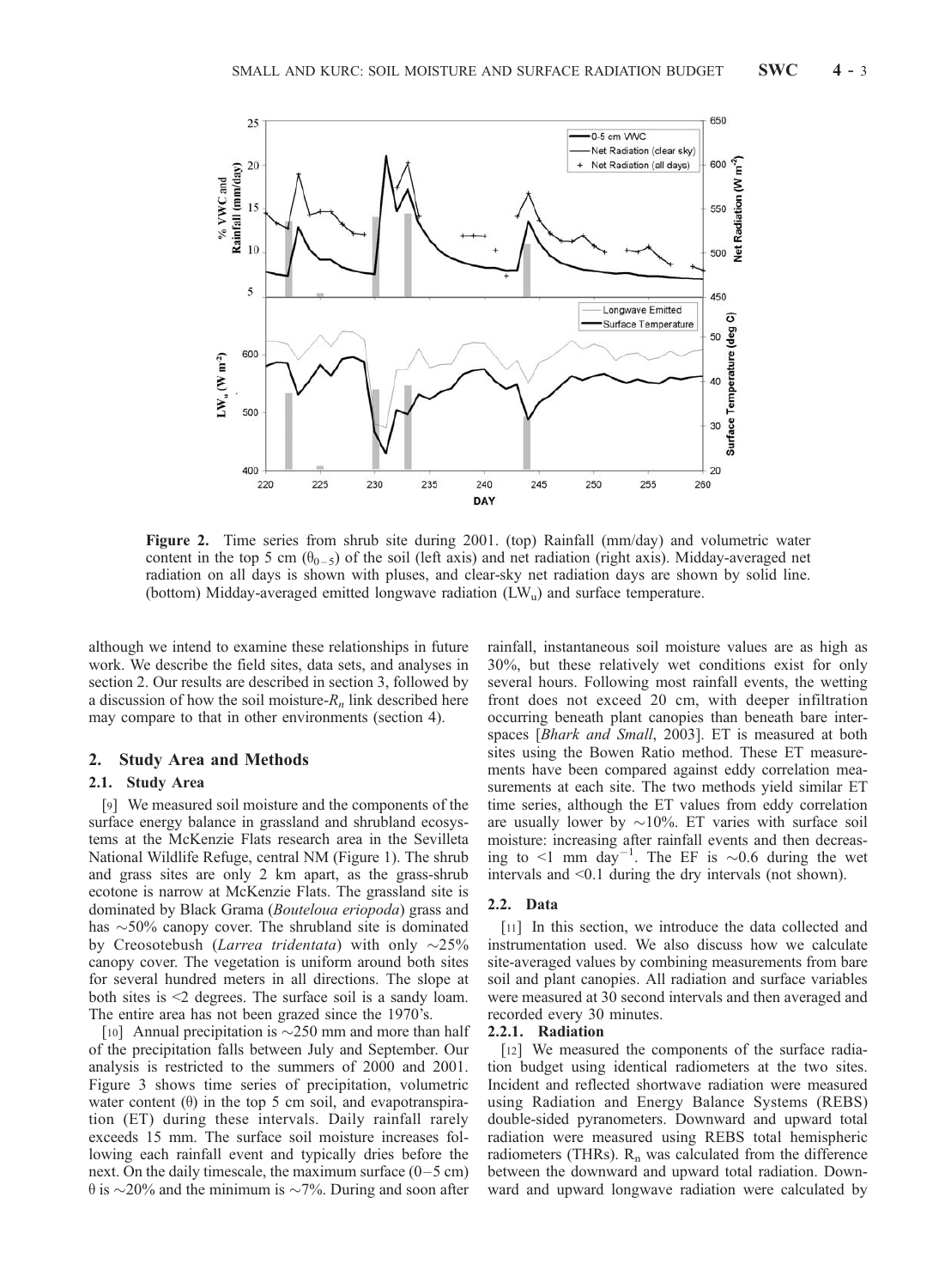

**Figure 3.** Time series of rainfall (vertical bars),  $\theta_{0-5}$ , and ET at the shrub and grass sites during the 2000 and 2001 monsoon seasons (days 180– 250). Precipitation and ET are daily average values. Water content is averaged between 10 AM and 3 PM. There is no ET data from the grass site 217 – 226 during 2001.

subtracting the measured shortwave radiation from the THR measurements (e.g.,  $LW_d = THR_d-SW_d$ ). All radiometers had built in ventilators, so corrections for variations in wind speed were not necessary. Prior to this study, we compared the radiometers in the field by setting them up side-by-side. Biases were less than 1% of midday values over a 5-day period, as reported in the instrument specifications. We also compared the  $R_n$  derived from the THRs with that from a REBS net radiometer, as used in studies such as FIFE [Fritschen et al., 1992]. Again, values were within 1% of midday radiation values.

[13] The radiometers were placed 3.5 m above the soil surface, yielding a field of view for the downward facing radiometer with a radius of  $\sim$ 5 m. Therefore the measurements of upward radiation are averages over numerous plant canopies and interspaces, which is the primary source of heterogeneity in this environment. We completed net radiation surveys at each site to assess if the radiation measured at each tower is representative of the entire site. We compared the net radiation measured from the radiometers used in this study to synchronous measurements from a roving REBS net radiometer.  $R_n$  at the permanent site was within 2% of the value averaged over the surrounding  $250 \text{m} \times 250 \text{ m}$  areas. The grass site THR provided reliable measurements of  $R_n$  as demonstrated by our intercomparison. However, the partitioning between downward and upward total radiation was incorrect due to a wiring problem. We calculated  $LW_u$  at the grass site using net longwave from the grass site and downward longwave from the shrub site (i.e.,  $LW_u = LW_{net} - LW_{d \text{ shrub}}$ ). The accuracy of  $LW_u$  at the grass site depends on the assumption that downward longwave radiation varies little over a horizontal distance of  $\sim$ 1 km, compared to variations in emitted longwave.

# 2.2.2. Ground Heat Flux and Soil Moisture

#### 2.2.2.1. Subcanopy and Bare Ground Measurements

[14] In both environments, ground surface variables were measured beneath a plant canopy and the upslope, bare soil patch. These include ground heat flux, soil temperature, and soil moisture. We monitored canopy and interspace patches with dimensions that are typical of each environment. Siteaveraged values were calculated by weighting the canopy and bare measurements by the percent cover of each. For example, the site-averaged VWC  $(\theta)$  is

$$
\theta = f\theta_c + (1 - f)\theta_b \tag{3}
$$

where  $f$  is the fraction of canopy cover and subscripts  $c$  and b refer to canopy and bare. Both ground heat flux [Kustas et al., 2000] and soil moisture [Bhark and Small, 2003] exhibit substantial differences between canopy and bare patches in environments with sparse vegetation. Our weighting strategy (equation 3) controls for the spatial variability resulting from vegetation, which is the primary source of soil moisture variability in this environment.

# 2.2.2.2. Ground Heat Flux and Soil Temperature

[15] The ground heat flux was measured using a combined calorimetric-heat flux plate approach [Kimball et al., 1976]. The heat flux from the soil surface to 5 cm depth was calculated from the change in temperature averaged over this depth interval, measured with an averaging thermocouple. The specific heat of the soil was adjusted at each time based on the measured volumetric water content. REBS ground heat flux plates were placed at a soil depth of 5 cm. We did not adjust the soil heat flux plate measurement for contrasts in thermal conductivity between the plate and soil. The adjustments for focused heat flow through a disk with a different thermal conductivity [Turcotte and Shubert, 1982] were always less than several W  $m^{-2}$ .

#### 2.2.2.3. Soil Moisture

[16] Soil moisture profiles were monitored at the same canopy and bare soil locations where heat flux and soil temperature were measured. Campbell Scientific water content reflectometers (WCR) were inserted at three depths: 2.5, 12.5, and 22.5 cm. The probes provide estimates of volumetric water content based on the time domain reflectometry method (TDR) [Topp et al., 1980]. Probes were inserted horizontally in the upslope direction from a shallow pit that was subsequently filled. The WRCs have two 30 cm rods spaced 3.2 cm apart. A probe with this geometry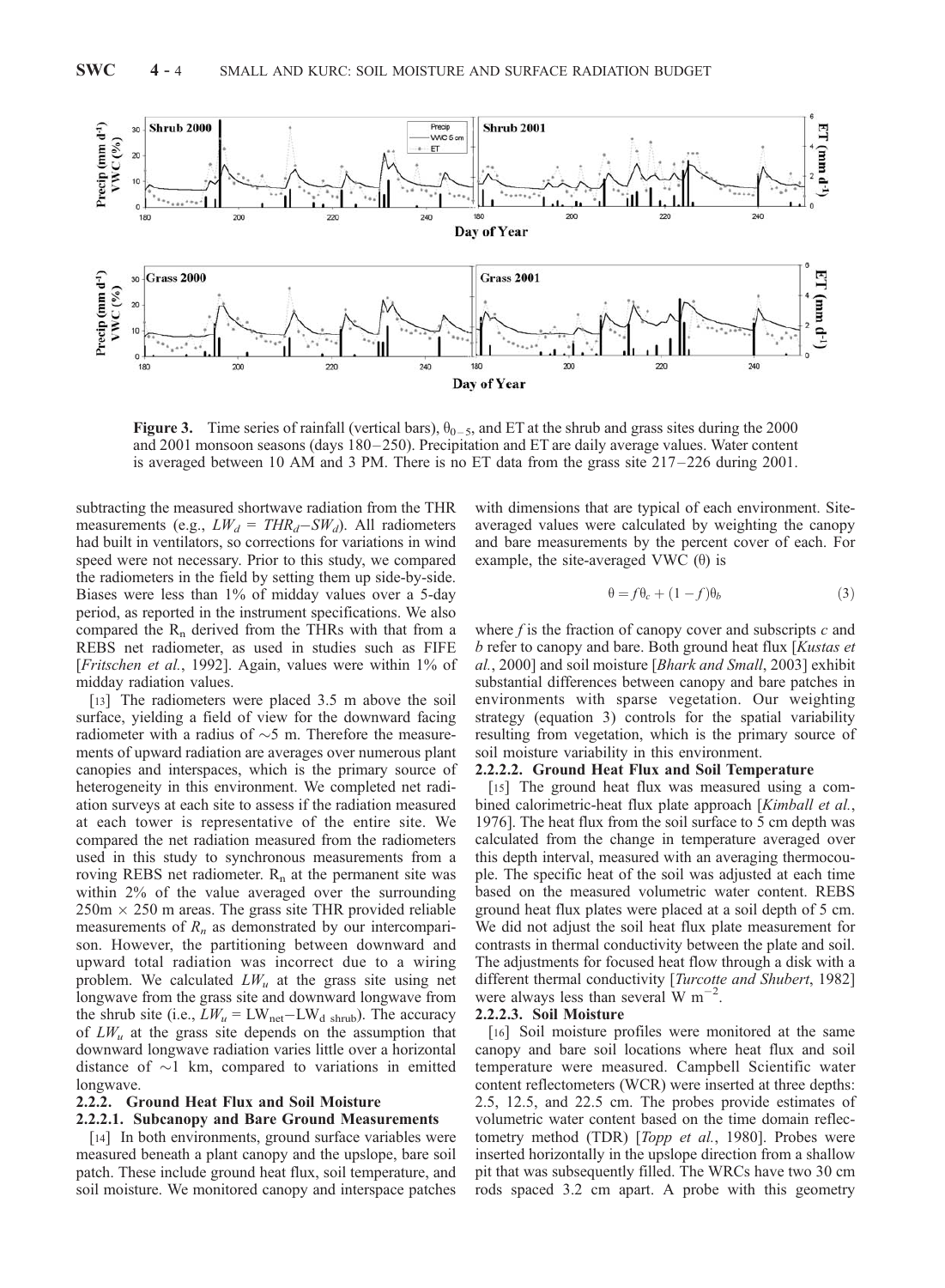samples a semi-cyclindrical region around the rods. 90% of the signal is derived from soil between 2.5 cm above and below the rods [Ferre et al., 1998]. Therefore the probe inserted at 2.5 cm provides an estimate of VWC in the top 5 cm of soil. We use the factory calibration for the WCRs, which was completed using low-salinity, sandy soils like those in our study area. The WCR values are consistent with synchronous, nearby gravimetric and TDR estimates of soil moisture.

[17] The surface soil moisture time series at each site are calculated from only two probes (canopy and bare soil). We have checked to make sure that these site-averaged time series are representative by comparing them to concurrent measurements of soil moisture from a TDR array that includes 9 probes. The 9 probes were also placed at a depth of 2.5 cm and averaged over canopy and bare soil according to equation 3. The TDR probe array is located  $\sim$ 1 km from both sites studied here and recorded data continuously for 60 days, including 3 rainfall events and subsequent dry downs. The site-averaged time series (from 2 probes) are highly correlated with the time series from 9 probes:  $r^2$ values are 0.90 and 0.86 from the grass and shrub sites, respectively. The grassland and shrubland soil moisture time series are also highly correlated ( $r^2$  = 0.86, Figure 3). This comparison shows that the soil moisture time series used in our analyses do represent the temporal variability of soil moisture in the study area. In comparison, the correlation between canopy and bare soil moisture time series, recorded at probes only 1 m apart, is somewhat lower ( $r^2 = 0.70$ ).

# 2.3. Data Analysis

#### 2.3.1. Period of Record

[18] Data were recorded continuously from May–October in 2000 and 2001. The THR at the grass site did not provide reliable data after day of year (DOY) 225 in 2001 because the THR dome cracked and the instrument got wet. The  $R_n$  measurements following this incident are unreliable. Therefore we exclude data from both sites that was collected after this date to provide an unbiased comparison between the two environments.

#### 2.3.2. Other Sources of Variability

[19] Our goal is to investigate how the surface radiation budget and ground heat flux vary with soil moisture in order to test hypotheses concerning the nature of land-atmosphere interactions [e.g., Eltahir, 1998; Betts and Ball, 1998]. In addition to identifying key linkages, we also want to generate quantitative estimate of the magnitude of the changes in energy balance resulting from soil moisture variations. The main challenge we faced is that the surface radiation budget and ground heat flux are influenced by more than just soil moisture. Two important factors that influence the surface energy budget, through variations in incident shortwave radiation and other variables, are the seasonal cycle and clouds. We now outline how we control for the effects of these factors on the relationship between the energy budget and soil moisture.

# 2.3.3. Seasonal Cycle

[20] Clear-sky incident shortwave radiation varies by  $\sim$ 20% between June and October, as do other components of the surface radiation budget. The temporal evolution of the surface soil moisture field is tightly linked to the seasonal cycle in our study area. The soil is typically dry

in May and June prior to the onset of the North American monsoon [Higgins et al., 1998]. In July through September, the soil is repeatedly wetted and dried (Figures 3, 4a, and 4b). Therefore the radiation budget-soil moisture relationship would be modified by the seasonal cycle of radiation if we included data from May or June in our analysis. For example, it would appear that incident shortwave radiation, and therefore net shortwave radiation, was higher when soil moisture was dry, only because the soil is nearly always dry in June when the incident shortwave radiation is highest. One strategy for minimizing the influence of the seasonal cycle is to normalize all variables by the time series of incident shortwave radiation, as done by Eltahir [1998]. However, various elements of the surface energy balance exhibit noticeable seasonal cycles even after they have been normalized by incident shortwave radiation (Figures 4d and 4f ). This is clearly not a viable solution in the environment examined here.

[21] We only use data between DOY 180 and 250 (1 July to 10 September) to minimize the effects of the seasonal cycle. There are two benefits to this approach. First, seasonally-driven radiation variations are not large over this interval (Figures 4c –4f ). Second, temporal variations of soil moisture are not linked to the seasonal cycle during this interval (Figures 4a and 4b). Instead, the surface soil moisture variations reflect rainfall events and subsequent dry downs. In addition, this is the period when convective rainstorms are common, so it is the most relevant for discussions of landatmosphere interactions. Excluding days with radiometer problems, this leaves 120 days for analysis.

# 2.3.4. Clouds

[22] Clouds have a larger influence on the surface radiation budget than do seasonal variations (Figure 4). We completed our analyses for two sets of the data: clear-sky only and all days. Each day in the record was designated clear-sky (or not) if the midday incident shortwave radiation was within 10% of highest values observed during that time of the year. The total number of clear-sky days is 81, after including only days within seasonal cutoffs and days with complete data. Analysis of the clear-sky subset makes it easier to identify links between soil moisture and the surface radiation budget, by minimizing the noise associated with cloudiness. However, analysis of all days provides a more complete picture of the links between soil moisture and SEB variations, as a positive covariance may exist between soil moisture and cloudiness.

# 2.3.5. Daily Averaging Period

[23] Diurnal cycles of surface energy balance variables and temperature are displayed in Figure 5. Except where noted otherwise, we used average values from 10 AM to 3 PM in our analyses. We selected this averaging period because it is centered around the daily  $Q_a$  maximum (Figure 5), when the influence of the land surface on BL conditions is strongest. We completed all analyses for different averaging periods and found similar results.

#### 2.3.6. Wet and Dry Composites

[24] We processed the data in two ways. First, we used the days with the highest and lowest soil moisture to construct wet and dry composites, similar to the wet and dry end-members used in the FIFE study [Eltahir, 1998; Betts and Ball, 1998]. We included roughly one third of the data in each end-member, which required using a different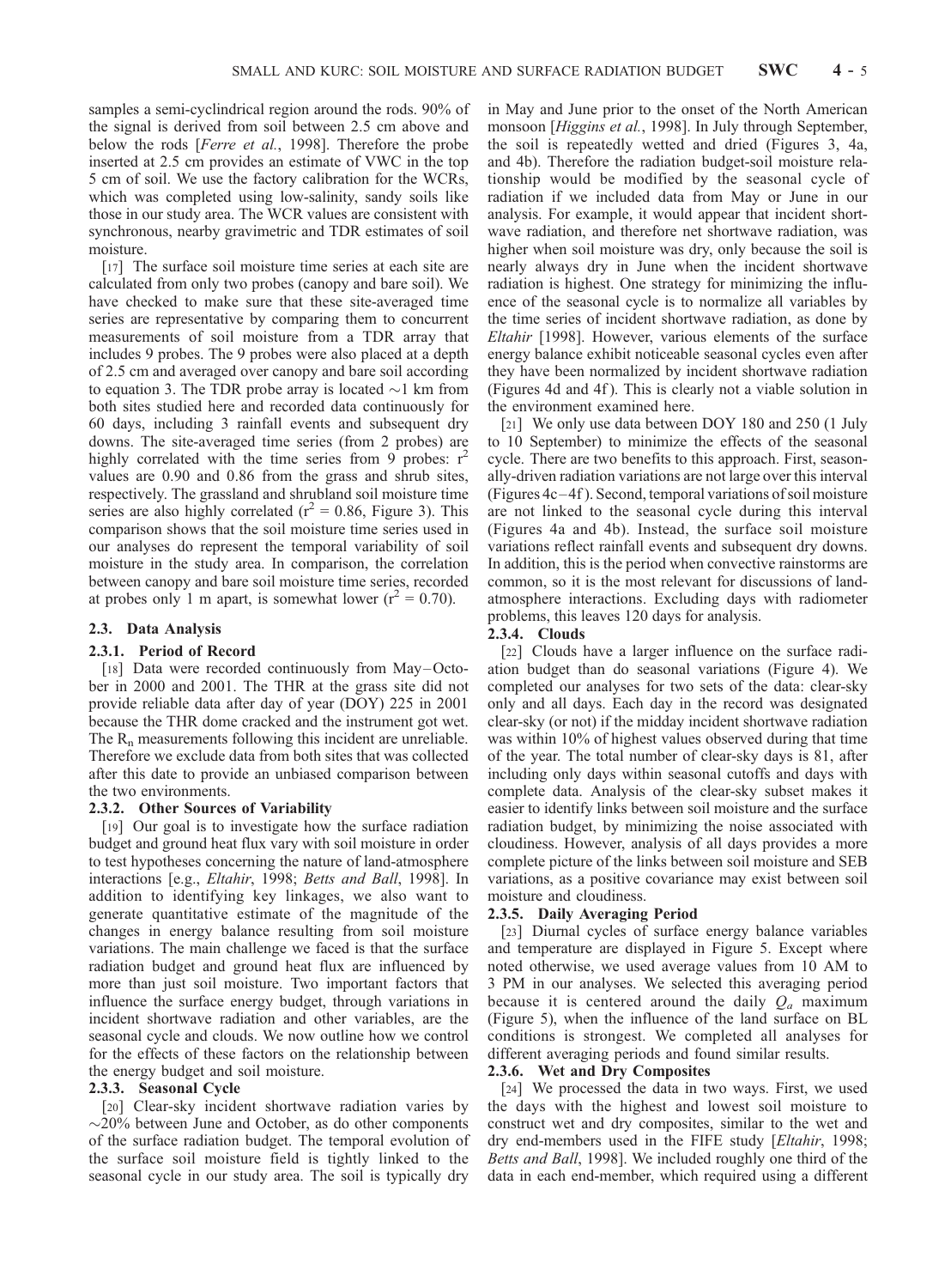

**Figure 4.** Seasonal cycles (2000 and 2001) of  $\theta_{0-5}$  from the (a) shrub and (b) grass sites and various components of the radiation budget from the shrub site, including (c) net radiation; (d) net radiation normalized by incident shortwave radiation; (e) emitted longwave radiation; and (f) emitted longwave radiation normalized by incident shortwave radiation. The solid points are data from clear sky days and the shaded points are from other days. Data from 2000 and 2001 are combined on these plots. All points are averages between 10 AM and 3 PM. The region between the dashed lines shows the analysis period used here (day of year 180-250).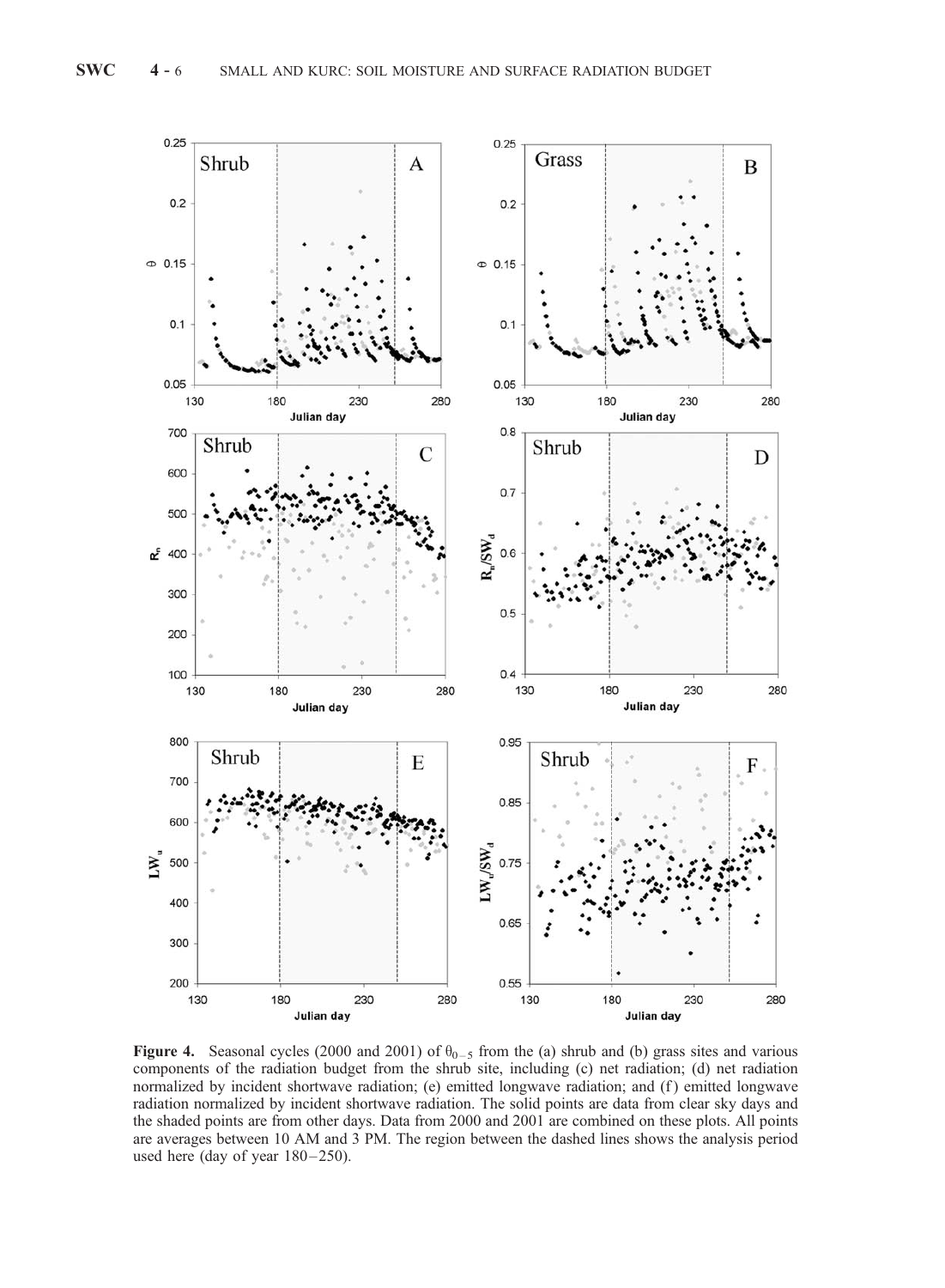

Figure 5. Average diurnal cycles for clear-sky days from the wet (solid lines and symbols) and dry (shaded lines and symbols) soil moisture composites at the shrub (left) and grass (right) sites. (top) Shortwave down, net shortwave radiation, and albedo. (middle) Longwave radiation (up, down, and net) and surface temperature. The net values longwave values are multiplied by  $-1$ . Longwave down is not measured at grass site. (bottom) Net radiation, available energy, and ground heat flux. Units are W  $m^{-2}$ , except for surface temperature  $(^{\circ}C)$  and albedo.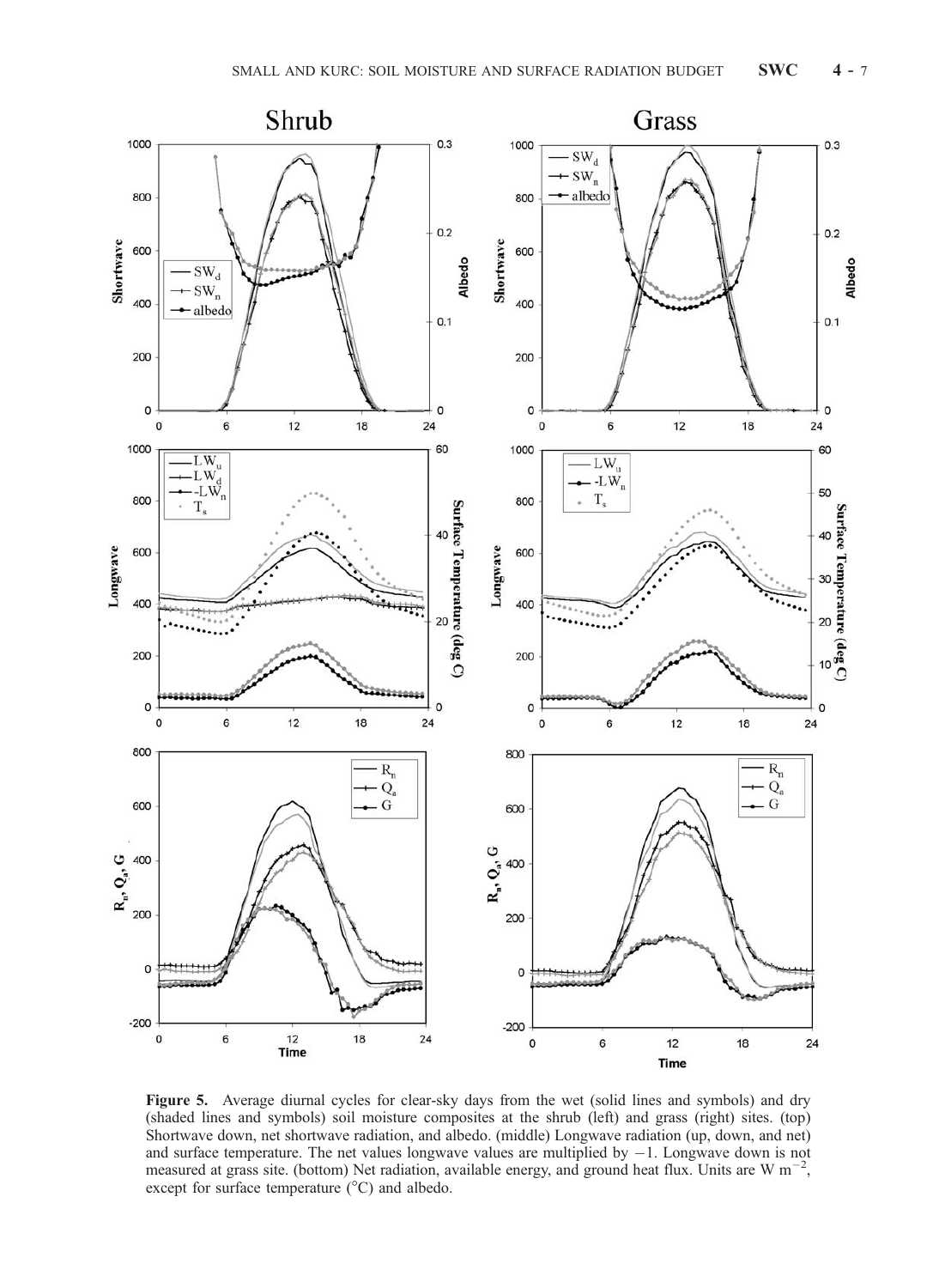Table 1. Mean Values of Volumetric Water Content  $(\theta)$ , Threshold Values Used to Identify Wet and Dry Days  $(\theta \text{ Cutoff})$ , Surface Radiation Budget Components, Ground Heat Flux, and Surface Temperature (Average, Subcanopy, and Bare) for the Wettest and Driest Midsummer, Clear-Sky Days<sup>a</sup>

|                         | Shrub  |        |         | Grass  |        |                  |
|-------------------------|--------|--------|---------|--------|--------|------------------|
|                         | Wet    | Dry    | Wet-Dry | Wet    | Dry    | Wet-Dry          |
| n                       | 14     | 23     |         | 16     | 20     |                  |
| $\theta$ (%)            | 13.4   | 7.2    | 6.2     | 16.1   | 8.5    | 7.6              |
| $\theta$ cutoff $(\% )$ | >11    | < 0.09 |         | >125   | < 0.09 |                  |
| $SW_n$                  | 743    | 747    | $-4$    | 805    | 809    | $-4$             |
| SW <sub>d</sub>         | 877    | 887    | $-10$   | 913    | 929    | $-16$            |
| Albedo $(\% )$          | 15.2   | 15.7   | $-0.5$  | 11.8   | 12.9   | $-1.1$           |
| $LW_n$                  | $-180$ | $-221$ | 41      | $-178$ | $-223$ | 46               |
| $LW_d$                  | 416    | 417    | $-1$    | 420    | 421    | $\mathbf{0}$     |
| $LW_{\rm u}$            | 596    | 638    | $-42$   | 598    | 644    | $-46$            |
| $R_{n}$                 | 563    | 527    | 36      | 618    | 578    | 39               |
| G                       | 150    | 141    | 9       | 110    | 110    | $\boldsymbol{0}$ |
| $Q_{a}$                 | 413    | 386    | 26      | 508    | 469    | 39               |
| $T_{avg}$               | 37     | 45     | $-8$    | 35     | 42     | $-7$             |
| T <sub>b</sub>          | 42     | 50     | $-9$    | 42     | 50     | $-7$             |
| $T_c$                   | 26     | 33     | $-7$    | 27     | 34     | $-7$             |

<sup>a</sup>The difference between wet and dry values are shown. Values are averaged between 10 AM and 3 PM. All surface energy balance components are in W  $m^{-2}$ .

cutoff value for wet days at the two sites (Table 1). The average soil moisture difference between the composites is  $\sim$ 7% VWC, compared to the full range observed of  $\sim$ 15%. Tables 1 and 2 show midday averages for the wet and dry composites, from clear and all-days, respectively. This analysis is based on arbitrarily chosen cutoffs for dry and wet soil. The magnitudes and statistical significance of wetdry differences depend on the chosen cutoff values. Therefore we accompany the wet-dry composites with regression analyses that incorporate data from all days.

# 2.3.7. Slope Estimates

[25] Second, we estimated the slope of different SEB components and surface temperature with respect to soil moisture. The calculated slope values were then scaled to the range of midday-averaged VWC observed,  $\sim$ 15% in both environments. These values are reported in Table 3. For example, the change in net radiation,  $\Delta R_n$ , over the observed range in soil moisture was calculated as

$$
\Delta R_n = \frac{dR_n}{d\theta} \left( \theta_{\text{max}} - \theta_{\text{min}} \right) = \frac{dR_n}{d\theta} 0.15 \tag{4}
$$

[26] The regression analysis is based on the assumption that the relationship between surface energy balance components and soil moisture is linear. The linear assumption appears to be more reasonable for some SEB components than others (discussed below). We calculate error estimates on the calculated slope ( $\varepsilon$ ) as  $\varepsilon = t(\alpha/2, df_{n-2})S_b$ , where t is the critical t-value for some significance level  $(\alpha)$  and degrees of freedom (df), and  $S_b$  is the standard error of the slope.  $N$  is the number of daily-averaged values in the data records, 81 for the clear-sky data. All calculations were completed for  $\alpha$  = 99%. The error estimates for the slope are also scaled to the range of VWC observed.

[27] The range of midday averaged VWC is  $\sim$ 15% in both environments, from  $7-22\%$ . In comparison, the range of instantaneous VWC is greater  $(\sim 25\%)$ , so using the midday values provides a conservative estimate of the range

Table 2. Mean Values of Volumetric Water Content  $(\theta)$ , Surface Radiation Budget Components, Ground Heat Flux, and Surface Temperature (Average, Subcanopy, and Bare) for the Wettest and Driest Midsummer Days<sup>a</sup>

|                | Shrub  |        |         | Grass  |        |              |
|----------------|--------|--------|---------|--------|--------|--------------|
|                | Wet    | Dry    | Wet-Dry | Wet    | Dry    | Wet-Dry      |
| n              | 25     | 41     |         | 34     | 40     |              |
| $\theta$ (%)   | 13.2   | 7.2    | 6.0     | 15.5   | 8.4    | 7.1          |
| $SW_n$         | 656    | 667    | $-12$   | 702    | 723    | $-21$        |
| $SW_{d}$       | 770    | 790    | $-20$   | 800    | 830    | $-30$        |
| Albedo $(\% )$ | 14.6   | 15.5   | $-0.9$  | 12.3   | 12.9   | $-0.6$       |
| $LW_n$         | $-158$ | $-197$ | 40      | $-158$ | $-198$ | 40           |
| $LW_d$         | 423    | 426    | $-3$    | 424    | 423    | $\mathbf{0}$ |
| $LW_{\rm u}$   | 581    | 623    | $-42$   | 582    | 620    | $-39$        |
| $R_{n}$        | 493    | 463    | 30      | 534    | 515    | 19           |
| G              | 112    | 105    | 7       | 90     | 89     | 2            |
| $Q_{a}$        | 381    | 358    | 23      | 443    | 426    | 17           |
| $T_{\rm surf}$ | 35     | 44     | -9      | 34     | 40     | $-7$         |
| T <sub>b</sub> | 40     | 49     | -9      | 40     | 47     |              |
| $T_c$          | 26     | 33     | $-7$    | 27     | 34     | -6           |

<sup>a</sup>The difference between wet and dry values are shown. Values are averaged between 10 AM and 3 PM. Wet and dry day cutoff values same as for clear-sky days (Table 1). All surface energy balance components are in  $\mathrm{W}~\mathrm{m}^{-2}$ .

of variations in SEB components related to soil moisture variations. It is not possible to evaluate the influence of the wettest soil moisture conditions, which occur during or soon after rainfall events, on the surface radiation budget, ground heat flux, and surface temperature. This would require using 30-minute averaged values instead of midday averages, introducing the complexity of comparing observations from different times within the daily cycle.

# 3. Results

[28] In this section, we describe how the different elements of the surface radiation budget, ground heat flux, and available energy vary as a function of soil moisture. This is done in two different ways: (1) comparing the ensembles from dry and wet soil moisture conditions; and (2) assessing

Table 3. Changes (Wet Minus Dry) in Surface Radiation Budget Components, Ground Heat Flux, and Surface Temperature Estimated From Linear Regression Versus Surface Volumetric Water Content  $(0-5 \text{ cm})^{\text{a}}$ 

|                   | Clear Sky     |               | All Days       |               |  |
|-------------------|---------------|---------------|----------------|---------------|--|
|                   | Shrub         | Grass         | Shrub          | Grass         |  |
| $SW_{net}$        | $7 \pm 39$    | $5 \pm 34$    | $-48 \pm 136$  | $-13 \pm 113$ |  |
| $SW_{in}$         | $-8 \pm 51$   | $-9 \pm 47$   | $-77 \pm 162$  | $-28 \pm 129$ |  |
| Albedo $(\%)$     | $1.5 \pm 1.4$ | $1.4 \pm 1.2$ | $3.1 \pm 1.01$ | $1.5 \pm 0.9$ |  |
| $LW_n$            | $97 \pm 23$   | $81 \pm 23$   | $98 \pm 40$    | $74 \pm 33$   |  |
| $LW_d$            | $-2 \pm 19$   | NA.           | $-8 \pm 19$    | NA.           |  |
| $LW_{\rm n}$      | $-99 \pm 26$  | $-85 \pm 22$  | $-107 \pm 40$  | $-75 \pm 32$  |  |
| $R_n$             | $104 \pm 31$  | $83 \pm 25$   | $54 \pm 104$   | $65 \pm 84$   |  |
| G                 | $23 \pm 36$   | $7 \pm 13$    | $8 \pm 64$     | $10 \pm 28$   |  |
| $Q_{a}$           | $81 \pm 36$   | $76 \pm 25$   | $50 \pm 66$    | $55 \pm 64$   |  |
| T <sub>surf</sub> | $-20 \pm 4$   | $-14 \pm 3$   | $-21 \pm 4$    | $-13 \pm 3$   |  |
| $LWn$ (predicted) | $-132 \pm 26$ | $-88 \pm 14$  | $-135 \pm 28$  | $-82 \pm 18$  |  |

<sup>a</sup>Slope and slope error from regression are scaled over the range of soil moisture observed (15%) (equation 3). Changes that are significant at the 99% confidence interval are in bold. All surface energy balance components are in W  $m^{-2}$ .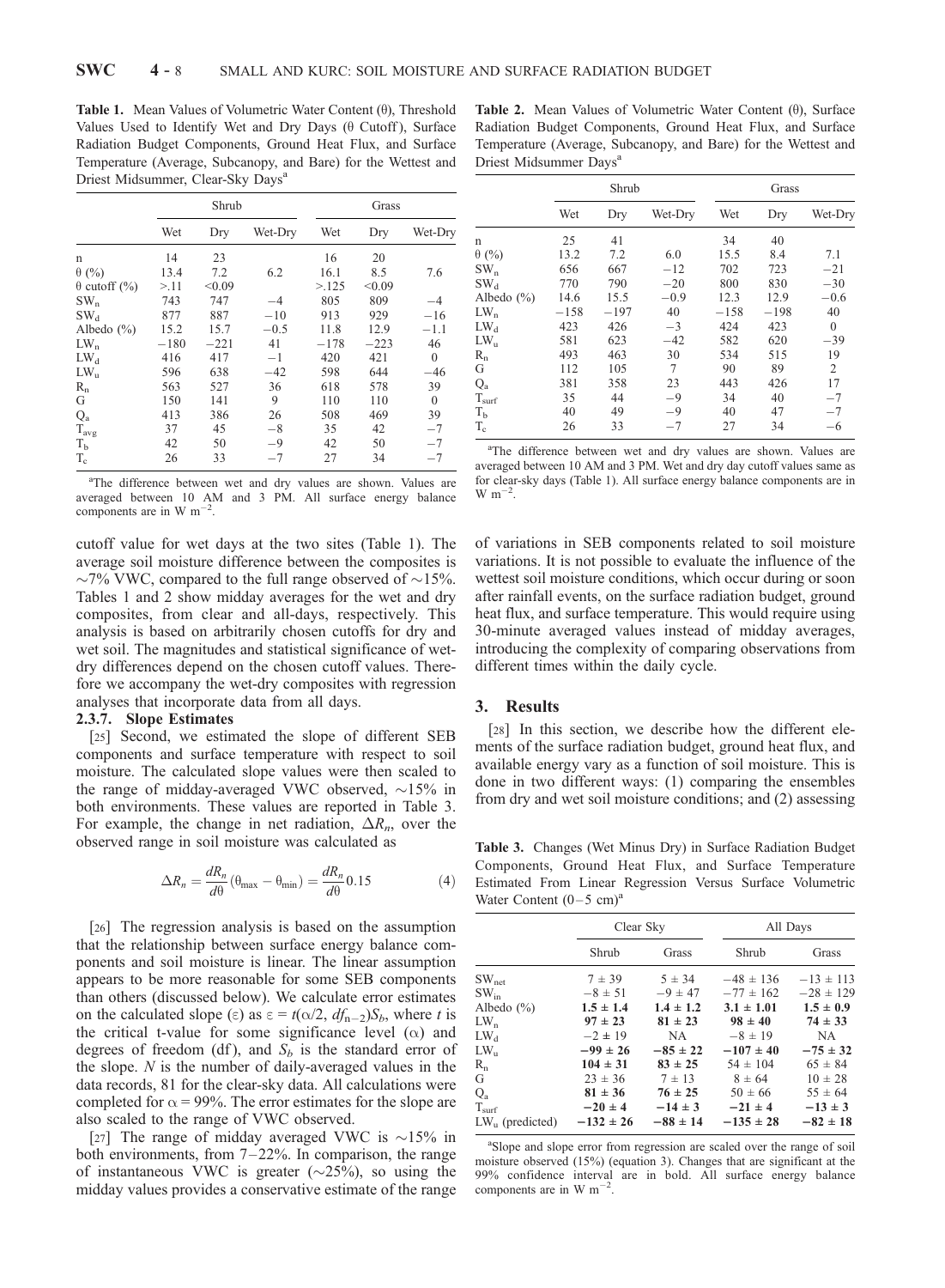

Shrub Site

Figure 6. Relationship between soil moisture and different components of the surface radiation budget and ground heat flux at the shrub site, for both 2000 and 2001. Y axis units are  $W/m<sup>2</sup>$  except for plot of albedo (unitless). X axis on all plots  $(\theta)$  is volumetric water content in the top 5 cm of the soil. Each point represents a different day, with values averaged over the interval 10 AM to 3 PM. Solid points are from clear sky days, and shaded points are from other days. Least squares linear fit to clear sky points and r<sup>2</sup> values are shown, except when  $r^2$  is  $\leq 0.01$ .

how each field varies as a function of soil water content (regression analysis). The data from clear-sky days is discussed first (sections  $3.1 - 3.5$ ). Then, all the data is used to assess the influence of clouds (section 3.6).

#### 3.1. Shortwave Radiation and Albedo

[29] The surface albedo is lower when the soil is wet at both the grass and shrub sites (Figure 5). The middayaveraged albedo difference between wet and dry composites is 1.1% at the grass site and 0.5% at the shrub site (Table 1). Even though the albedo is lower when the soil is wet, the observed differences in net shortwave radiation are very small ( $\leq$ 5 W m<sup>-2</sup>) at both sites (Figure 5 and Table 1). Incident shortwave radiation is lower by  $10-15$  W m<sup>-2</sup> when the soil is wet (Table 1). This offsets any increase in net shortwave that could result from the lower albedo of wet soils.

[30] The regression analysis yields a similar result. There is a significant trend between albedo and VWC at both sites (Figures 6 and 7 and Table 3), but there is substantial scatter around the best fit line. Albedo decreases by  $\sim$ 1.5% over the range of soil moisture observed (15% VWC), calculated according to equation 4. There is no trend between net or incident shortwave and VWC (Figures 6 and 7 and Table 3). We conclude that changes in net shortwave radiation are negligible. The decrease in albedo with wet soil is too small to have a measurable influence given the observed variability of shortwave radiation. An experiment that minimizes the effects of day-to-day variability by comparing paired wet and dry plots is necessary to assess if an important relationship exists between soil moisture and net shortwave radiation.

#### 3.2. Longwave Radiation

[31] At both sites, the longwave radiation emitted  $(LW_u)$ by the surface is lower throughout the entire day when the soil is wet (Figure 5). The difference in emitted longwave radiation between wet and dry conditions is greatest during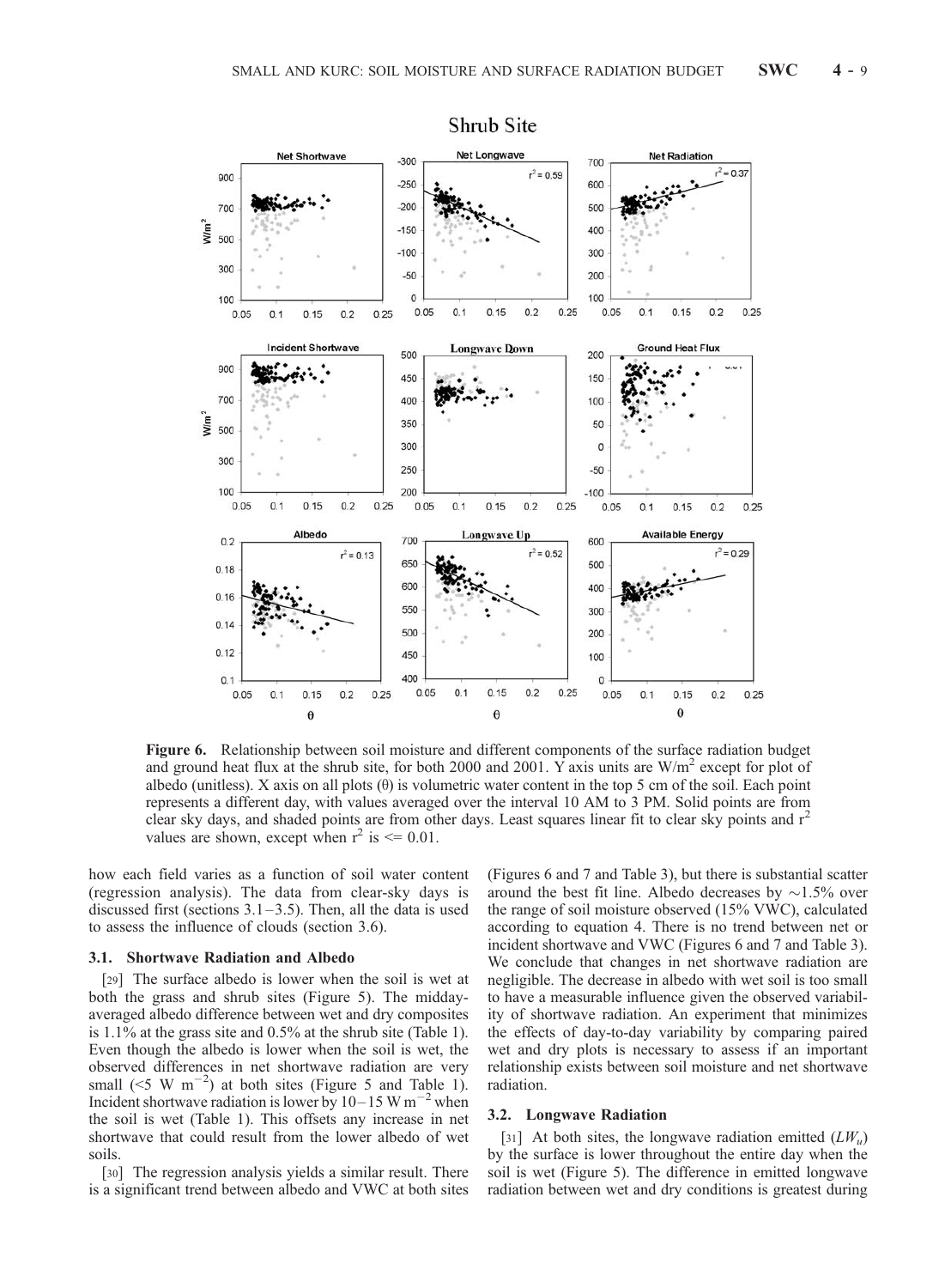

Figure 7. Same as Figure 6 except from the grass site.

the middle of the day,  $-45 \text{ W m}^{-2}$  at both sites (Table 1). The downward longwave radiation is nearly identical under dry and wet soil moisture conditions at the shrub site (Figure 5 and Table 1). Downward longwave radiation was not measured at the grass site. The observed difference in net longwave radiation between dry and wet soil composites is 45 W  $\text{m}^{-2}$  averaged throughout the midday interval, equal in magnitude but opposite in sign to the changes in emitted longwave radiation.

[32] The regression analysis yields a similar result. Downward longwave radiation is not correlated with surface soil moisture (Figures 6 and Table 3). In contrast, both net and emitted longwave radiation are clearly correlated with soil moisture. From the driest to the wettest soil conditions, emitted longwave radiation decreases by 99  $\pm$ 26 W m<sup>-2</sup> at the shrub site and  $85 \pm 22$  W m<sup>-2</sup> at the grass site. The changes in net longwave are of the same magnitude but are opposite in sign.

#### 3.3. Surface Temperature

[33] The midday surface temperature  $(0-5 \text{ cm})$  in the wet soil composite is  $7 - 8^{\circ}$ C cooler than in the dry composite (Table 1), for both subcanopy and bare soil. Two processes contribute to these temperature variations. First, and probably most important, ET is high when the soil is wet (Figure 3). ET varies linearly with 5 cm soil moisture, with  $r^2$  values exceeding 0.8 [Small and Kurc, 2001]. High ET results in relatively low Bowen ratios and surface temperatures. Second, the specific heat of the soil increases by  $\sim$ 40% for a 15% VWC increase, slowing the heating rate during the morning hours.

[34] Figure 8 shows scatterplots of surface soil temperature versus soil moisture, including plots for bare, subcanopy, and average soil. In all cases, soil temperature decreases significantly with increasing water content. Surface temperature decreases by  $20 \pm 4^{\circ}$ C at the shrub site and  $14 \pm 3$ °C at the grass site over the range of soil moisture observed (Table 3). The  $r^2$  values are higher than for the radiation fields (Figure 6). However, the linear model does not provide a perfect fit to the data, particularly at the shrub site.

[35] We estimate the emitted longwave radiation using the Stefan-Boltzmann law ( $\epsilon$  = 0.95) from the 30-minute surface temperature data. This calculation was completed separately for canopy and bare soil, and then weighted according to equation 3. Then, we calculated midday values of the predicted emitted longwave radiation (10 AM to 3 PM) and completed a regression against soil moisture.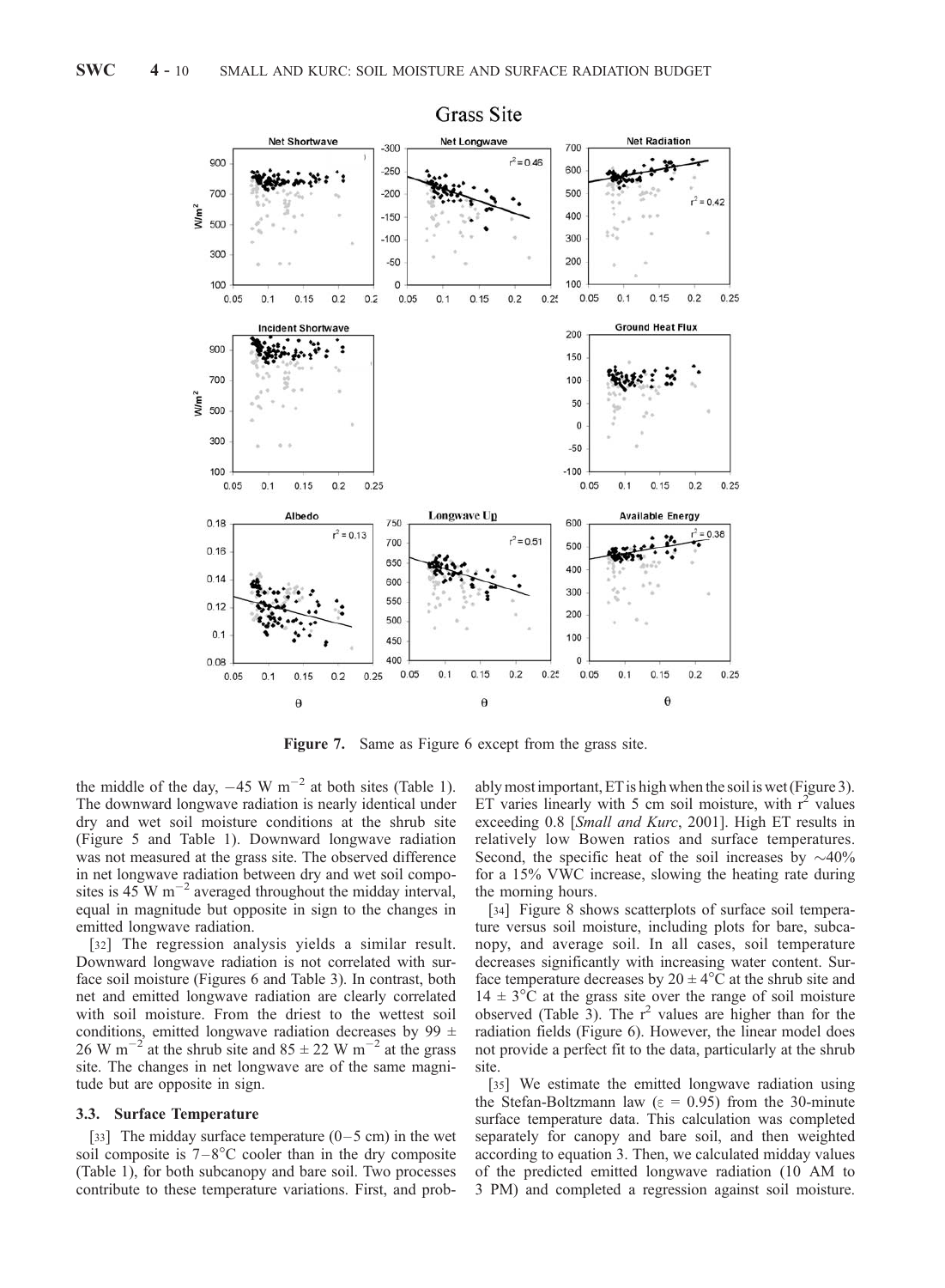

Figure 8. Relationship between soil volumetric water content  $(\theta_{0-5})$  and surface temperature averaged over the top 5 cm of the soil. Solid points are from clear sky days, and shaded points are from other days, from 2000 and 2001. Least squares linear fit to clear sky points and  $r^2$  values are shown. (top) Average surface temperature. (middle) Surface temperature from bare soil area. (bottom) Surface temperature beneath plant canopy.

The predicted decrease in emitted longwave radiation derived from the surface temperature measurements closely matches the measured decrease in emitted longwave at the grass site (Table 3). At the shrub site, the predicted decrease is too high by  $\sim$ 30%, perhaps reflecting the greater vertical separation between the soil and canopy in this environment. In both cases, the close correspondence between the measured and estimated variations of longwave radiation with soil moisture shows that the temperature and radiation data are physically consistent.

# 3.4. Ground Heat Flux

[36] The differences in site-averaged ground heat flux between wet and dry soils are small compared to the observed differences in longwave radiation (Table 1). At the shrub site, the wet soil ground heat flux is 10 W  $\text{m}^{-2}$ higher than the dry soil ground heat flux. The wet and dry soil ground heat flux values are the same at the grass site. There is no correlation between ground heat flux and soil moisture at either site (Table 3 and Figures 6 and 7). Given

the substantial scatter between G and  $\theta$  at the shrub site (Figure 6), we expect that the wet-dry G difference (Table 1) observed at the shrub site reflects noise rather than a real trend.

[37] The measured ground heat flux does not vary significantly with soil moisture because soil moisture-induced changes in the vertical temperature gradient and thermal conductivity are opposite in sign. The thermal conductivity of the soil, k, is higher when soil is wet. We estimated variations in k driven by the observed fluctuations in soil moisture and temperature using the method described by Campbell and Norman [1998]. The estimated k values are  $\sim$ 40–60% higher on the days in the wet soil composite. We do not directly measure the temperature gradient at the depth of the soil heat flux plates (5 cm). However, we do measure soil temperature at depths of 2.5 and 12.5 cm. The midday vertical temperature gradient between these depths is lower by  $\sim$  50% in the wet soil composites. The change in the vertical temperature gradient is the result of the substantial decreases in surface soil temperature when the soil is wet (Figure 8).

#### 3.5. Net Radiation and Available Energy

[38] Midday net radiation is  $35-40$  W m<sup>-2</sup> higher in the wet composites than in the dry composites (Table 1). This difference is the result of the change in net longwave radiation because net shortwave does not vary with soil moisture ( $\Delta R_n = \Delta SW_n + \Delta LW_n$ ). The greatest differences in  $R_n$  exist between 9 AM and 3 PM, when the wet-dry temperature and net longwave contrasts are most extreme (Figure 5).  $R_n$  clearly increases with water content over the entire range of soil moisture observed (Figures 6 and 7 and Table 3). The slope of the regression is similar at the two sites. R<sub>n</sub> increases by 104  $\pm$  31 and 83  $\pm$  25 W m<sup>-2</sup> at the shrub and grass sites, respectively, over a surface soil moisture range of 15%. This increase is equal to  $\sim$ 20% of the dry value of  $R_n$ .

[39] At the grass site, the difference between available energy  $(Q_a)$  in the wet and dry soil composites is nearly identical to the  $R_n$  differences (Table 1 and Figure 5). This is expected given that ground heat flux does not vary with soil moisture in this environment. The wet-dry differences in  $Q_a$ are slightly reduced relative to the  $R_n$  differences at the shrub site, where the site-averaged ground heat flux is slightly higher in the wet soil composite. The regression analysis shows that  $Q_a$  clearly increases over the entire range of observed water contents (Figure 6). The increase is  $\sim 80$  W m<sup>-2</sup> at both sites, equal to  $\sim 20\%$  of  $Q_a$  in these semiarid environments.

# 3.6. Effects of Clouds

[40] Variations in incident shortwave radiation caused by clouds influence all other components of the radiation budget, ground heat flux, and surface temperature. The variations in other surface variables do not scale proportionally with fluctuations in incident shortwave (Figures 4d and 4f). Therefore normalizing all variables by  $SW<sub>d</sub>$  does not eliminate the effects of clouds. Effectively, clouds introduce noise into the analysis (Figures 6 and 7). When all days are considered, significant correlations with soil moisture only exist for longwave radiation (net and up), albedo, and surface temperature (Table 3). Significant correlations with net radiation and available energy do not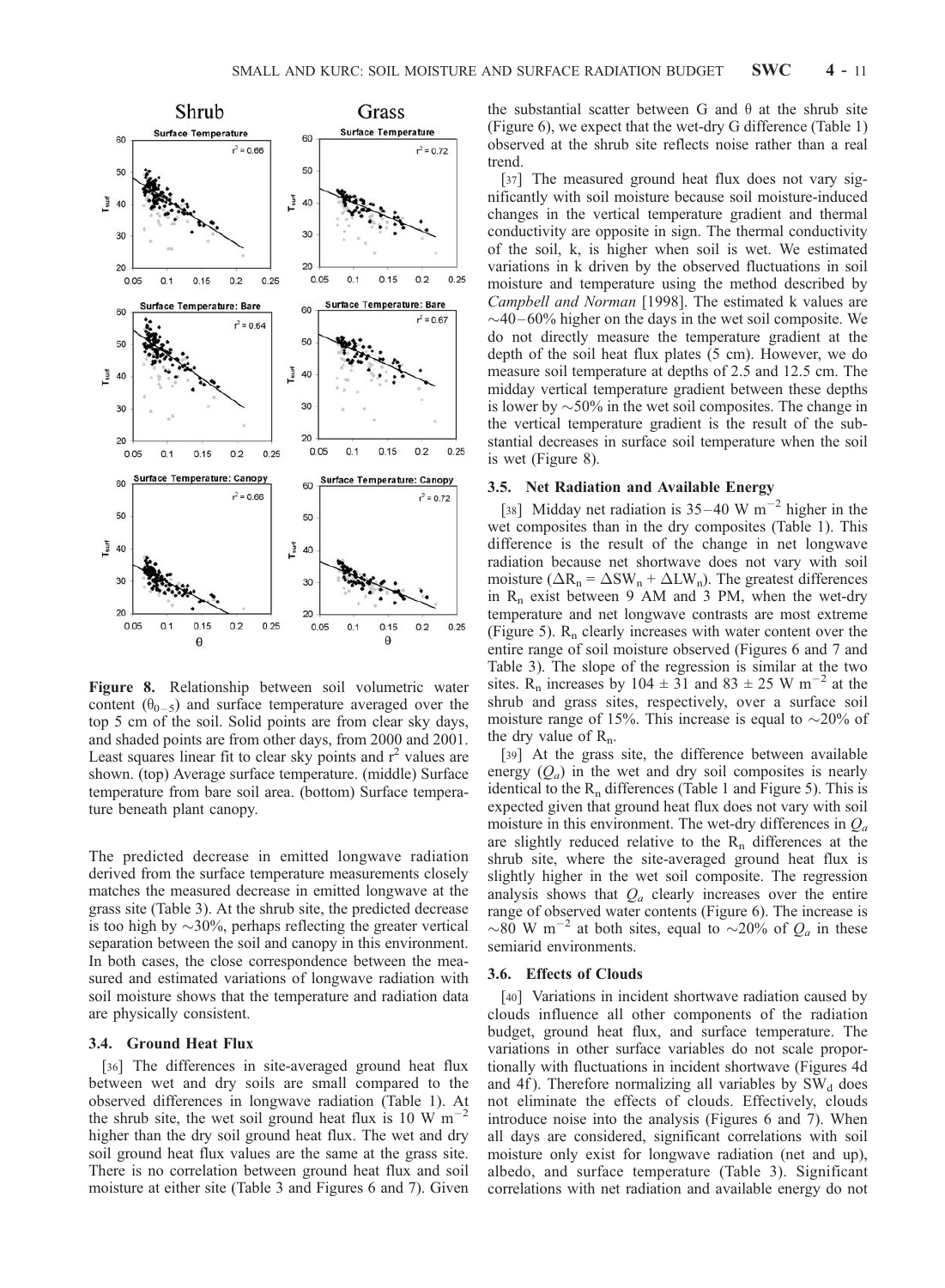exist when all days are considered, unlike the result derived from the clear-sky analysis.

[41] The relationship between longwave radiation and soil moisture fluctuations are nearly identical when either clear-sky or all days are considered, based on both the wetdry composite differences and regressions analyses. Considering all days, net longwave is  $\sim$ 40 W m<sup>-2</sup> higher in the wet soil composite (Table 2). Emitted longwave decreases by a similar amount and the wet-dry difference in  $LW_d$  is negligible. Over the observed range in soil moisture, net longwave increases by  $107 \pm 40$  and  $75 \pm 32$  W m<sup>-2</sup> at the shrub and grass sites, respectively. The relationship between surface temperature and soil moisture is very similar for clear-sky and all days (Table 3). Therefore it is expected that the soil moisture-induced longwave radiation fluctuations are similar when either clear-sky or all days are considered.

[42] The albedo variations are also similar between clear-sky and all days (Tables 2 and 3). When all days are considered, both  $SW_d$  and  $SW_{net}$  are lower by 10–  $30 \text{ W m}^{-2}$  in the wet composites. This SW decrease with wet soil is twice as large as that observed on clear-sky days (Table 1). There is no significant correlation between either SW component and soil moisture (Table 3 and Figures 5 and 6), so the lower  $SW<sub>net</sub>$  values observed when the soil is wet could simply reflect noise. However, the lower SW<sub>net</sub> under wet soil conditions influences the soil moisture- $R_n$ relationship. The wet-dry  $R_n$  differences are not as large when cloudy days are included, particularly at the grass site where the wet-dry difference decreases by half (40 to  $20 \text{ W m}^{-2}$ ) (Table 2). Variations in G with soil moisture are the same for clear-sky and all days. So, the variations of  $Q_a$ with soil moisture are roughly equal to the variations in  $R_n$ when all days are included.

#### 4. Discussion

[43] The data presented above provides a clear picture of how soil moisture variations influence the surface radiation balance, ground heat flux, and available energy in two different semiarid ecosystems. These relationships for clear-sky conditions are summarized in Figure 9. The changes are based on the slope estimates from the regression analysis scaled over the observed water content variations (15%). The soil temperature decreases by  $>10^{\circ}$ C when the surface soil is wet. This results in a large and statistically significant decrease  $(\sim 85-100 \text{ W m}^{-2})$  in longwave radiation emitted at the surface, a positive contribution to the surface radiation budget. Downward longwave radiation does not vary with soil moisture. Therefore changes in net longwave radiation equal the changes in emitted longwave radiation. The observed changes in net shortwave radiation are small in comparison ( $\leq 10 \text{ W m}^{-2}$ ) and are not statistically significant. The surface albedo decreases by  $\sim$ 1.5%, decreasing the shortwave radiation reflected by the surface by only  $\sim$ 10 W m<sup>-2</sup>. Net radiation increases by an amount roughly equal to the decrease in emitted longwave radiation  $(85-100 \text{ W m}^{-2})$ . Changes in ground heat flux are negligible at the grass site. The ground heat flux may be slightly higher when the soil is wet at the shrub site, but this cannot be confirmed with our data. The available energy is higher by 80 W  $m^{-2}$  at both sites when the soil is wet, again primarily a result of the decrease in longwave radiation emitted by the surface. This change is

Grassland **Net** 120 **OD**own **DU** 80  $W m<sup>-2</sup>$ 40  $\Omega$  $-40$  $\mathsf{R}_{\rm n}$ **SW** LW G  $Q_a$ Shrubland  $Net$ 120 **OD**own **DUp** 80  $W m<sup>-2</sup>$ 40  $\mathfrak{o}$  $-40$ **SW** G LW  $R_{n}$  $Q_a$ 

Figure 9. Summary of surface radiation and energy budget changes (wet minus dry) associated with a surface volumetric water content increase of 15% at the grassland and shrubland sites. Error bars show 99% confidence interval estimates determined from regression analysis, only shown for net values. Downward longwave radiation data were not reliable at grassland site, so they are not included.

22% of average  $Q_a$  at the shrub site and 19% at the grass site. The percent change is smaller at the grass site because available energy is higher in this environment, due to lower albedo and midday G.

[44] Our results suggest that the model proposed by Eltahir [1998] partially describes the key links between soil moisture and net radiation or available energy in semiarid environments. However, some of the details of the model do not apply. First, Eltahir [1998] proposed that downward longwave radiation should increase with soil moisture because enhanced ET increases the concentration of atmospheric water vapor. Downward longwave radiation data was not reliable from the grassland site, so our grassland data does not confirm or refute this hypothesis. However, data from the shrubland site clearly shows that there is no relationship between soil moisture and downward longwave radiation, perhaps because rainfall and the associated soil moisture anomalies are patchy relative to the lengthscale over which the BL develops. Second, although albedo is higher when the soil is wet, changes in net shortwave radiation are minor. And third, changes in ground heat flux may be important, as suggested by Betts and Ball [1998]. Spatially-distributed monitoring of ground heat flux [e.g., Kustas et al., 2000] is necessary to assess the temporal covariance between ground heat flux and soil moisture.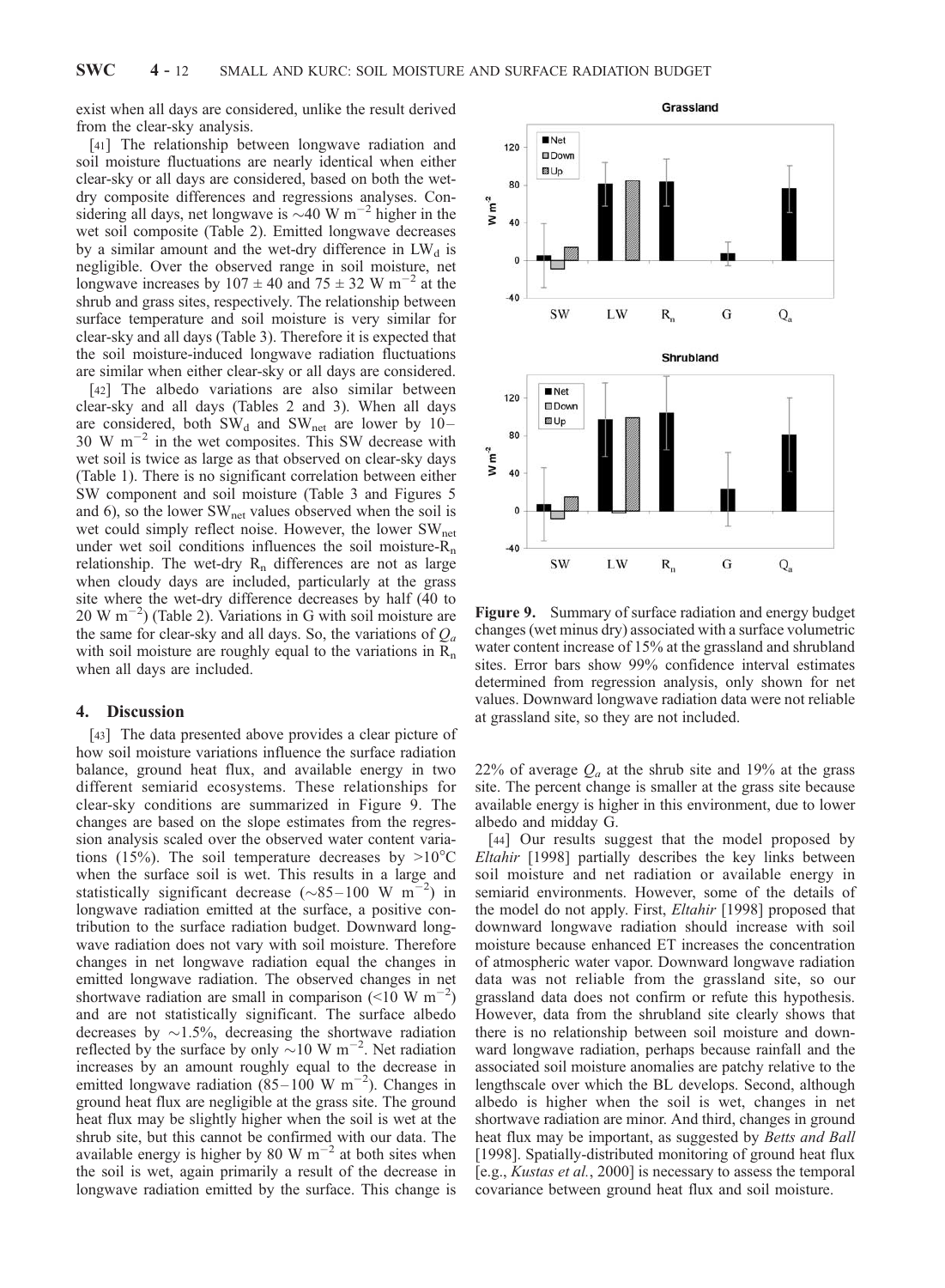[45] The observed soil moisture-induced  $Q_a$  variations are large (80 W  $m^{-2}$  or 20%) compared to other sources of spatial and temporal variability in  $Q_a$ . First, the soil moisture-induced variations described here are as large or larger than spatial variations in  $Q_a$  across various midlatitude environments. Midday  $Q_a$  in the semiarid Sevilleta grassland is 55 W  $m^{-2}$  higher than in the adjacent shrubland. Midday  $Q_a$  in the Konza prairie grassland, the location of FIFE, is  $10 \text{ W m}^{-2}$  higher than the Sevilleta grassland [Betts and Ball, 1998]. Summertime midday  $Q_a$  at the Duke Forest is  $\sim$ 450 W m<sup>-2</sup> [*Katul et al.*, 2001] (see http://www.env. duke.edu/other/AMERIFLUX/amerflux.html), 85 and 30 W  $\mathrm{m}^{-2}$  higher than the Sevilleta shrubland and grassland, respectively. Second, the soil moisture-induced  $Q_a$ variations are of similar magnitude to  $Q_a$  changes related to natural or human-induced land cover change. Simulated and observed Amazonian deforestation lowers  $R_n$  by  $\sim$ 15% [Gash and Nobre, 1997; Lean and Warrilow, 1989; Shukla *et al.*, 1990], and  $Q_a$  would be slightly larger given reasonable increases in G. Land surface changes in semiarid regions are often discussed with regard to changes in albedo, varying from  $\sim$ 20% [e.g., *Charney*, 1975] to only several percent [e.g., Grover and Musick, 1990]. The former yields midday  $Q_a$  changes of  $\sim$ 100 W m<sup>-2</sup>. Third, the soil moisture-driven  $Q_a$  variations are roughly half as large as the  $Q_a$  variations resulting from the seasonal cycle and cloud cover (Figures 6 and 7), both which are  $\sim$ 150 W m<sup>-2</sup>.

[46] Do variations in  $Q_a$  as large as 80 W m<sup>-2</sup> influence boundary layer characteristics and convective precipitation? A 20% increase in  $Q_a$  would increase the rate that moist static energy is transferred into the boundary layer by 20%, if variations in  $Q_a$  do not directly influence boundary layer depth or diabatic heating [e.g., Betts, 2000]. In our study area, high soil moisture raises the evaporative fraction, lowers the surface temperature, and increases net radiation. Because  $Q_a$  and EF positively covary, the enhanced surfaceto-boundary layer flux of energy should be accompanied by a decrease in BL depth [Betts, 2000]. Results from previous modeling studies suggest  $Q_a$  variations discussed here are large enough to have a substantial impact. Many modeling studies have demonstrated that  $\sim$ 15% changes in R<sub>n</sub>, when combined with other land surface changes, yield substantial climatic impacts [e.g., Lean and Warrilow, 1989]. Zheng and Eltahir [1998] used a zonally-symmetric model to isolate the effects of soil moisture-induced net radiation anomalies on subsequent rainfall in West Africa. They found that a net radiation change of only  $\sim$ 30 W m<sup>-2</sup> (daily average) substantially enhanced the magnitude and persistence of wet conditions, relative to the effects of ET changes alone.

[47] The magnitude of soil moisture-induced fluctuations of  $R_n$  and  $Q_a$  is large. However, the intervals during which soil moisture is high, and therefore  $R_n$  and  $Q_a$  are enhanced, are short. The surface soil moisture is only high for several days after rainfall events (Figures 2 and 3). After roughly 1 week, the surface soil moisture typically decreases to the pre-storm value ( $\sim 8\%$  VWC). During the summer, soil moisture at deeper levels follows similar patterns to that at the surface, although the post-rainfall rise and subsequent dry down are typically of smaller amplitude and are less rapid. ET, surface temperature,  $R_n$  and  $LW_u$  vary with surface soil moisture, so their rainfall-induced anomalies are similarly of short duration (Figures 3). The soil moisture- $R_n$  relationship documented here can only contribute to a soil moisture-rainfall feedback if enhanced land-atmosphere turbulent energy transfer exists during periods when atmospheric conditions promote convective rainfall. As the duration of  $R_n$  anomalies is short in semiarid environments, the influence of soil moisture on future rainfall via the effects on the surface radiation budget may be negligible. Investigating the temporal covariance of  $R_n$  anomalies and synoptic-scale atmospheric conditions is an avenue for future research.

[48] The influence of soil moisture on  $R_n$  and  $Q_a$  appears to be much stronger in the semiarid environments studied here than in the Konza prairie grassland, the location of FIFE. At the FIFE site, midday  $R_n$  and  $Q_a$  were lower when the soil was wet in 1987 [Betts and Ball, 1998, Table 1]. In contrast, both R<sub>n</sub> and  $Q_a$  were higher when the soil was wet in 1988. Averaged over the two years,  $Q_a$  was only  $\sim$  5 W m<sup>-2</sup> higher when volumetric soil moisture was >29% than when it was <18.5%. Comparing the FIFE data to the results reported here is not straightforward. The midday averaging periods and cutoffs for the wet and dry soil composites differ. However, the  $Q_a$  response in Sevilleta shrubland and grassland is  $\sim$ 5 times stronger than in Konza prairie, suggesting that a significant difference exists between these environments.

[49] We hypothesize that the response of  $R_n$  and  $Q_a$  to soil moisture variations (d  $Q_a/d\theta$ ) is greater in semiarid environments than in other regions. In semiarid areas, EF increases dramatically following rainfall events as the surface soil becomes wet, for two reasons. First, the direct soil evaporation component of ET is large because there are extensive areas of bare soil. Second, the transpiration response to individual rainfall events is substantial in many semiarid ecosystems. In the Sevilleta, EF increases from <0.1 to values as high as 0.7 following storms [Small and Kurc, 2001]. Similar variations are observed in the Sahel [Taylor, 2000]. In comparison, EF in the Konza Prairie typically varies between 0.5 and 0.8 throughout the summer, with some lower values observed during drought [Betts and Ball, 1998]. EF variations at the Duke Forest are similar [Katul et al., 2001] (see http://www.env.duke.edu/other/ AMERIFLUX/amerflux.html). The relatively large EF fluctuations in semiarid environments yield large variations in surface temperature (Figure 8), which in turn influences  $R_n$ and  $Q_a$  via the influence of surface temperature on longwave radiation emitted at the surface.

[50] Acknowledgments. This work was partially funded by NAG59328 from the NASA Earth Science Enterprise. This material is based on work supported in part by SAHRA (Sustainability of semi-Arid Hydrology and Riparian areas) under the STC Program of the National Science Foundation, agreement 9876800. The research at Duke Forest was supported by the Biological and Environmental Research (BER) Program, U.S. Department of Energy, through the Southeast Regional Center (SERC) of the National Institute for Global Environmental Change (NIGEC).

#### References

- Andre, J. C., P. Bougeault, and J. P. Goutorbe, Fluxes over non-homogeneous terrain: Examples from the HAPEX-MOBILHY Programme, Boundary Layer Meteorol., 50, 77 – 108, 1990.
- Betts, A. K., Idealized model for equilibrium boundary layer over land, J. Hydrometeorol., 1, 507 – 523, 2000.
- Betts, A. K., and J. H. Ball, FIFE surface climate and site-average dataset 1987 – 1989, J. Atmos. Sci., 55, 1091 – 1108, 1998.